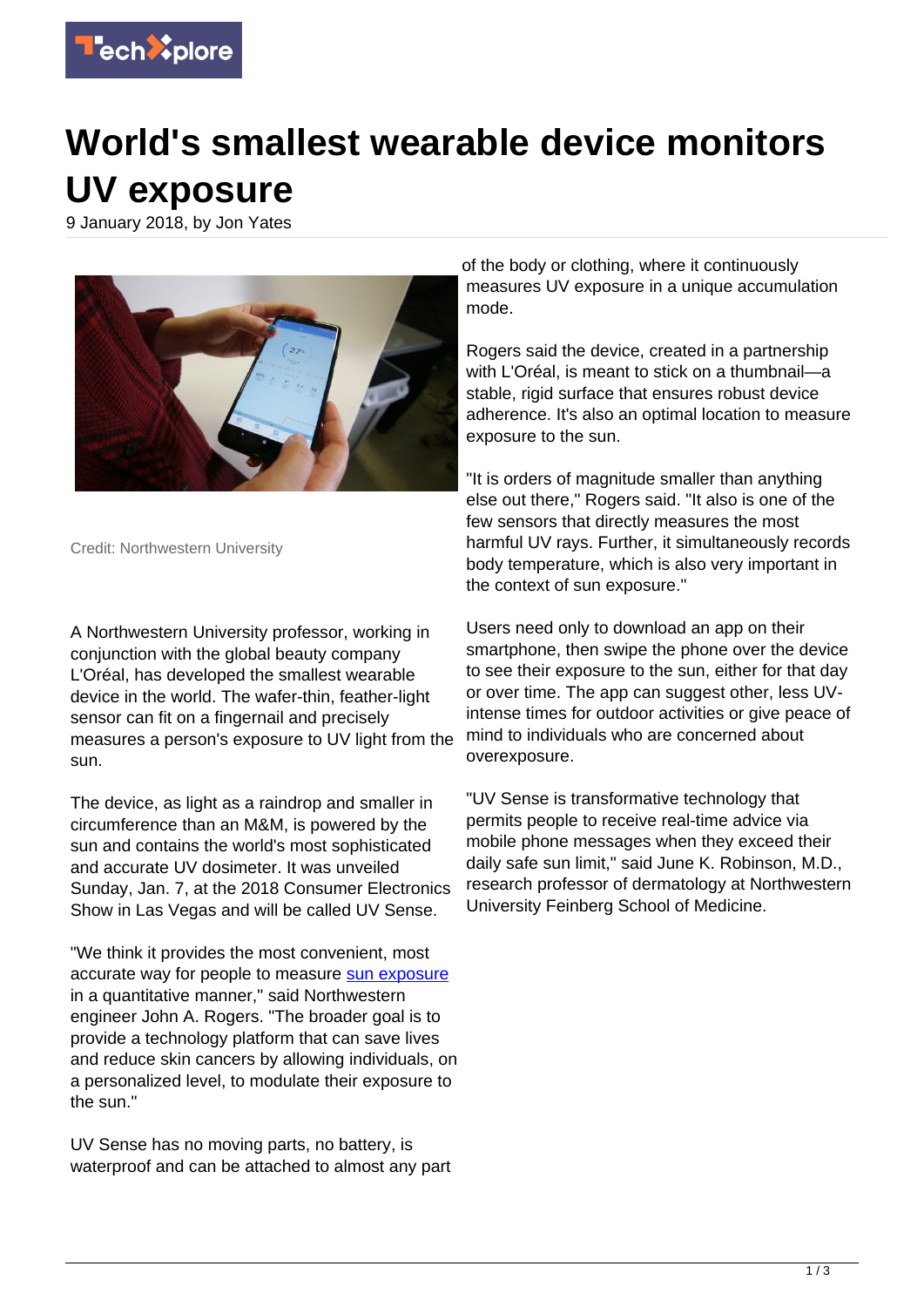



The wearable tech can be customized with different coatings and designs over the electronic interface. Credit: Northwestern University

Roger's research group at Northwestern, in collaboration with Robinson and researchers at Feinberg, have received a roughly \$2 million grant from the National Institutes of Health to deploy the fingernail UV sensors in human clinical studies of sun exposure in cohorts of subjects who are at risk for melanoma. The first pre-pilot field trials launched in December.

"Sunlight is the most potent known carcinogen," Rogers said. "It's responsible for more cancers than any other carcinogen known to man, and it's everywhere—even in Chicago."

On average, half the U.S. population experiences a sunburn once a year or more, he said, and there are more than a million melanoma survivors in the U.S. alone.

Guive Balooch, Global Vice President of L'Oréal's Technology Incubator, said the company's research shows that overexposure to UV rays is a top health and beauty concern of consumers worldwide.

"With this knowledge, we set out to create something that blends problem-solving technology

with human-centered design to reach even more consumers who require additional information about their UV [exposure](https://techxplore.com/tags/exposure/)," Balooch said. "Whenever we develop a new technology, our goal is to make an enormous global impact by enhancing consumers' lives."

Rogers said the aesthetic design features of UV Sense are also important because they can help break down barriers to adoption. The device can be produced in any color with any pattern, logo or branding.

Last year, Rogers' cutting-edge invention, the ["Microfluidic System on the Skin](https://news.northwestern.edu/stories/2017/october/lab-on-the-skin/)," was selected as an exhibit at New York's Museum of Modern Art. As the Rogers Lab at Northwestern continues to develop new products, Rogers believes the technology his team developed will have other applications that can help consumers better monitor their health.

"What also excites me is that there's novelty at the level of the academic science," said Rogers, the Louis Simpson and Kimberly Querrey Professor of Materials Science and Engineering, Biomedical Engineering and Neurological Surgery in the McCormick School of Engineering and Northwestern University Feinberg School of Medicine. "The resulting technology has strong potential for positive impact on human health."

Provided by Northwestern University